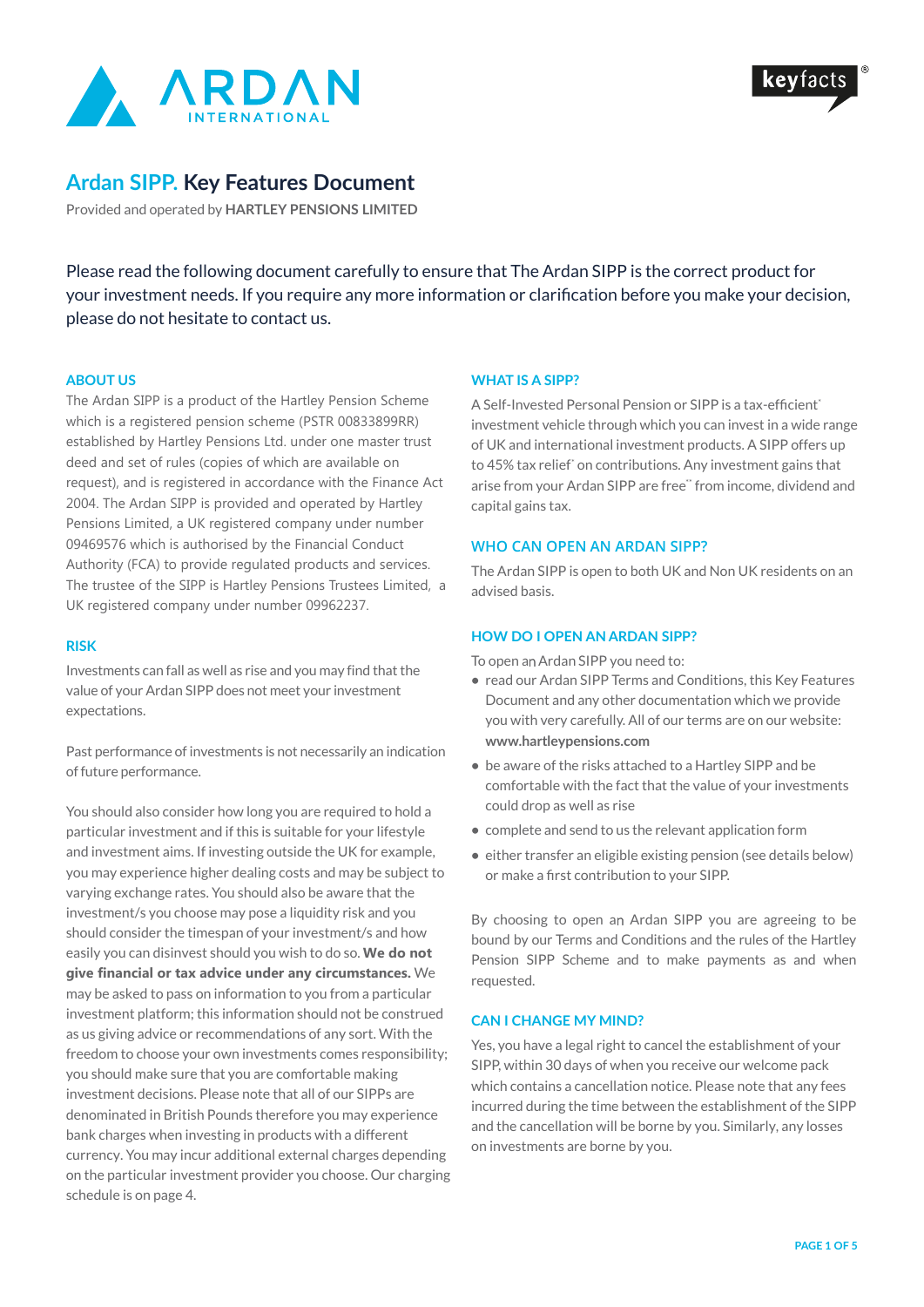## **CAN I TRANSFER MY EXISTING PENSION TO AN ARDAN SIPP?**

In most cases, yes. We accept transfers in from HM Revenue and Customs recognised schemes. However, defined benefit schemes (e.g. final salary schemes) generally prevent transfers to a SIPP unless you have received personal advice from an adviser who is regulated by the Financial Conduct Authority who holds the appropriate pension transfer qualifications and we may insist you take advice to confirm it is in your interests to transfer such pensions. Please contact us if you wish to transfer your existing pension to your Ardan SIPP.

Please note that your pension provider may charge you to transfer out of their scheme.

## **HOW MUCH MONEY CAN I CONTRIBUTE IN A YEAR AND WHAT TAX RELIEF\* WILL I RECEIVE ON CONTRIBUTIONS?**

There is no limit on the amount of money you can contribute to your SIPP each year but the amount you contribute may have tax implications. The contribution amounts are based on your UK relevant earnings. If you have no relevant UK earnings then you are still able to make contributions up to £3,600 each year. If you do have relevant UK earnings then you can receive tax relief on contributions up to the amount you earn, to a maximum of £40,000. We will claim tax relief at the basic rate (currently 20%) from HMRC on a monthly basis.

However, if you make contributions above the current limit of £40,000, you may incur a tax charge via HMRC's 'annual allowance tax charge'. The annual allowance is set each year by the UK Government and therefore may change in the future.

Please seek specialist tax advice if you have specific tax concerns. All contributions made into your SIPP are subject to a correctly completed contributions form which can be found on our website, **www.hartleypensions.com.**

## **IS THERE A MINIMUM CONTRIBUTION LEVEL?**

If you transfer your existing pension to a Ardan SIPP there is no requirement to make any contribution. There is no minimum level for one off or regular monthly contributions.

## **WHO CAN CONTRIBUTE TO MY SIPP?**

You can make personal contributions, other people can make contributions e.g. your spouse or parents, and your employer can make contributions.

## **CAN I HAVE MORE THAN ONE SIPP?**

We would not open two Ardan SIPPs for you however, it is possible to have another SIPP with a different provider. If you run two SIPPs concurrently you may have to pay a tax relief charge to HMRC if you have received more than the allocated tax relief in any one year.

## **WHO MANAGES THE INVESTMENT PORTFOLIO HELD IN MY ARDAN SIPP?**

You will be required to appoint a financial adviser to manage your portfolio. We are not investment advisers nor managers, nor do we give any financial or tax advice.

## **WHAT HAPPENS IF I CHOOSE A NEW OR UNUSUAL INVESTMENT?**

Our Investment Committee will consider your case and decide if the investment is suitable to be held within an Ardan SIPP.

## **HOW CAN I CHECK THE VALUE OF MY PENSION?**

If you have access you can view your SIPP value by logging into your client portal or you can phone Hartley Pensions Ltd (Hartley Pensions) during office hours (9am to 5pm) and they will be able to tell you the current value of your fund. We will send you a yearly statement for your records. It is also prudent to review your SIPP on a regular basis to ensure that it is the correct product for your investment needs.

#### **HOW OFTEN IS MY SIPP VALUED?**

For reporting and legislation purposes we require at least annual valuations on the chosen investment under your SIPP plus the availability of ad hoc valuations for events such as benefit calculations.

Fees incurred for obtaining the valuation can be paid or reimbursed from cash funds in the pension scheme upon receipt of an appropriate invoice and providing that sufficient funds are available.

In the event valuations are not provided, the value of the investment will be noted as NIL until an accurate valuation is made available.

## **WHAT IS THE LIFETIME ALLOWANCE?**

This is the amount that you can receive over your lifetime before being liable for a tax charge. The current lifetime allowance can be found in the Frequently Asked Questions section on our website.

Your SIPP may be subject to additional tax charges at the point you withdraw funds if your pension is valued at more than the lifetime allowance.

#### **WHEN CAN I ACCESS MY SIPP?**

The earliest age you can start taking money from your SIPP is 55 years (due to rise to 57 in 2028) unless you are in serious ill health, as defined by the Finance Act 2004.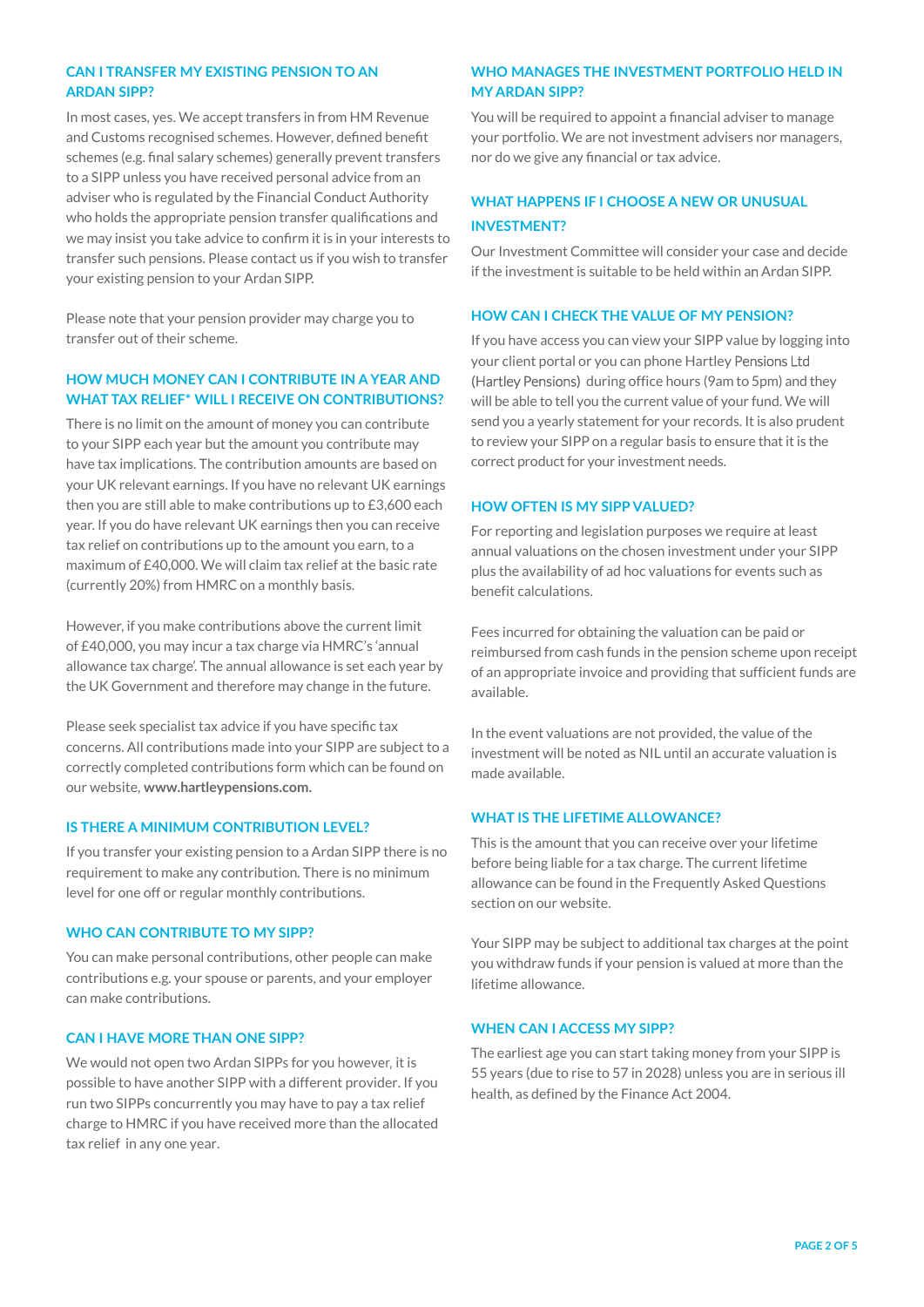#### **HOW CAN I TAKE MY BENEFITS?**

You can drawdown up to 25% of your SIPP tax free\*\* from the age of 55 as a Pension Commencement Lump Sum **(PCLS)**, but the remaining pot must form a 'drawdown plan'. From 2028 the age you can withdraw a PCLS will rise to 57 years. After taking a PCLS, you can opt to have complete flexibility (known as 'flexiaccess') as to how you drawdown from your drawdown plan (i.e. any combination of lump sums or monthly payment), but each drawdown will be taxed at your normal income tax rate, whether you take further lump sums or a monthly income. As soon as you take any money from your SIPP a restriction on any future tax relievable<sup>\*</sup> money purchase contributions to your pot applies of £4,000 a year.

Alternatively, you can take money direct from your pot without having to put the money into a drawdown plan and 25% of this sum will be tax free". This is called an 'uncrystallised funds pension lump sum' ('UFPLS'). You can take one or more UFPLS payments and these can be regular or irregular payments. Payment of a UFPLS will trigger a restriction on any future tax relievable\* money purchase contributions to your pot to £4,000 a year.

Across all pension arrangements, you may be able to take up to three small pots subject to the SIPP Value being under £10,000 and as long as when taken it means all the SIPP funds are exhausted. 25% will be tax free and 75% will be subject to marginal rate income tax in the same way as UFPLS. Taking small pot payments does not trigger a restriction on future tax relievable\* money contributions to your pot.

Taking money from your pot may erode the capital value of your SIPP and could result in a lower income than anticipated in the future. You should take advice from an adviser authorised by the Financial Conduct Authority or suitably qualified tax adviser as to the best method to take your SIPP benefit in your particular circumstances, before making any such decisions.

## **AFTER I HAVE TAKEN PCLS, DOES MY PENSION STILL BENEFIT FROM TAX RELIEF?**

Yes. If you are in flexi access-drawdown, until you drawdown from your drawdown plan, you receive tax relief on contributions to your pension up to your annual personal allowance.

## **WHAT HAPPENS IF I AM IN CAPPED DRAWDOWN?**

If you had started to take payments from your pension prior to the April 2015 pension freedoms, your pension is designated as capped drawdown. This will mean that you are allowed to take income from your pension up to a certain limit each year. You are entitled to keep your pension as capped drawdown or if you wish to have more freedom, you can convert to a flexiaccess drawdown arrangement meaning that there would be no capped income limit. You will need to consider implications such as the Money Purchase Annual Allowance and a different charging structure.

#### **DO YOU OFFER ANNUITIES?**

No. If you are looking to purchase an annuity, you must transfer all or part of your pension to an annuity provider.

## **IS SIPP INCOME SUBJECT TO NATIONAL INSURANCE?**  $N_{\Omega}$

#### **WHAT HAPPENS TO MY SIPP IF I DIE?**

When we are notified of your death by your personal representative, we will ask for a copy of your death certificate. We will carry out due diligence on the beneficiary and then discuss options with him or her. Please note that the trustee retains ultimate discretion over the distribution of your pension, despite a beneficiary being named.

If you die before you reach the age of 75, your beneficiary can choose:

**•** to take a tax free<sup>\*</sup> lump sum or transfer the SIPP into their own name or an external pension scheme. If you die after the age of 75, your beneficiary can choose to take the whole pot as a lump sum but this will be subject to a tax charge at the marginal rate of the beneficiary; or.

If you die after the age of 75, your beneficiary can choose to:

- **•** take the whole pot as a lump sum but this will be subject to a tax charge at the marginal rate of the beneficiary; or.
- **•** to transfer the SIPP into a pension arrangement in their own name which can be used to take an income via drawdown. Any income taken will be subject to income tax at the beneficiary's normal rate.

## **DO I HAVE TO CHOOSE A BENEFICIARY TO RECEIVE MY SIPP IF I DIE?**

No. Clients normally choose a beneficiary e.g. a spouse or a child. This is not legally required but we strongly recommend that you do tell us of your wishes to help ensure we consider paying the correct beneficiaries.

## **HOW MUCH DOES AN ARDAN SIPP COST?**

|                                         | <b>Crystallised</b> |
|-----------------------------------------|---------------------|
| <b>Setup Fees</b>                       | $f250 + VAT$        |
| <b>Annual Uncrystallised Admin Fees</b> | $f300 + VAT$        |
| Annual Drawdown Admin Fees              | $f400 + VAT$        |

### **WHEN DO I PAY THE ANNUAL FEE?**

We will withdraw the annual fee from your account on a yearly basis, a year from when your SIPP was established.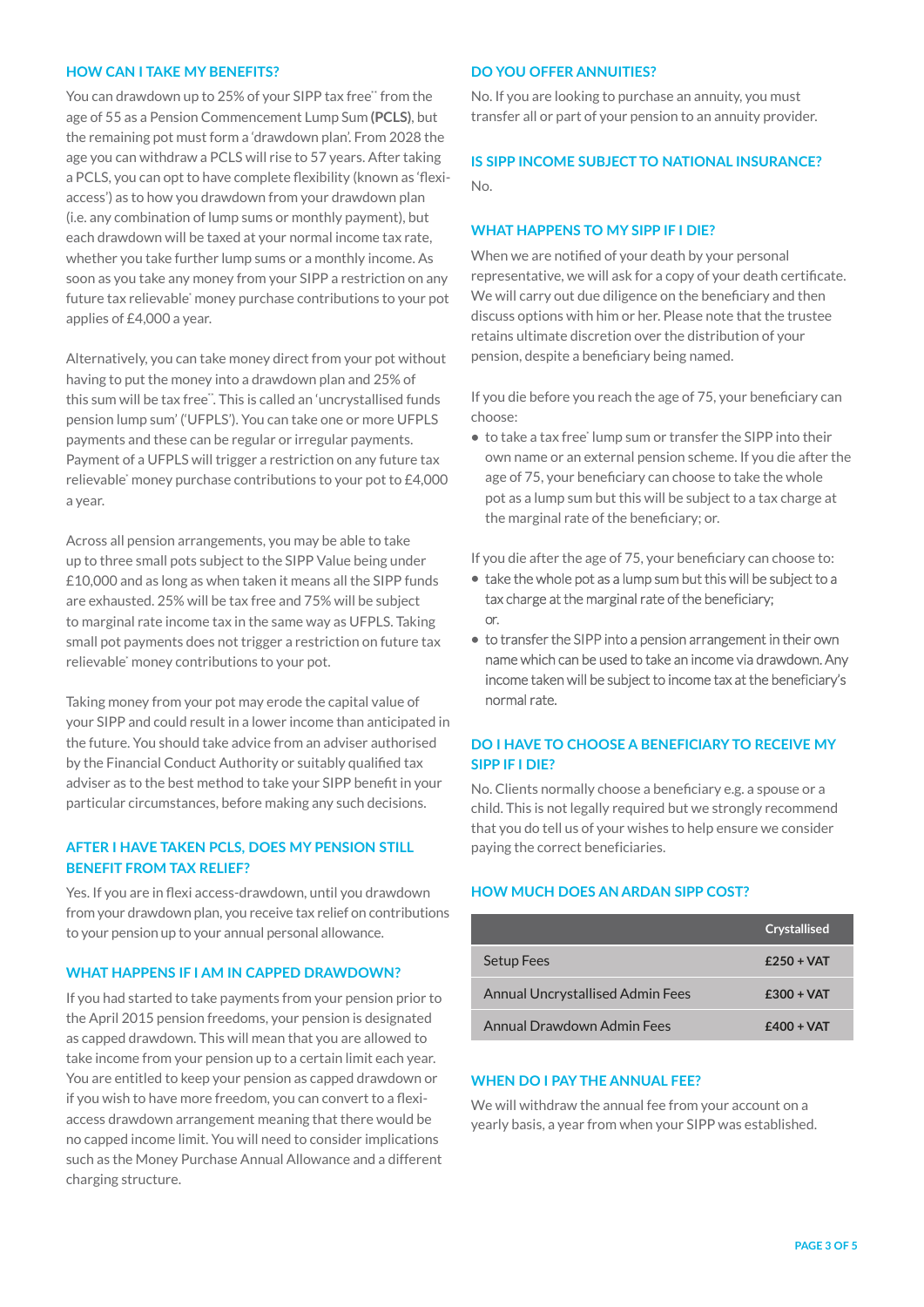#### **ARE THERE ANY OTHER COSTS I SHOULD BE AWARE OF?**

| <b>UFPLS</b>           | £100 per event  |
|------------------------|-----------------|
| Transfer Out           | $£250 + VAT$    |
| Death                  | $£300 + VAT$    |
| Divorce                | $£750 + VAT$    |
| Non Standard Asset Fee | $£250 + VAT PA$ |

Additional charges may apply for the actual investments made. These will be advised to you by your appointed Financial Adviser and/or the provider of the chosen investment. It is important that you understand fully all the charges that are made.

#### **DO YOU SET UP A BANK ACCOUNT FOR ME?**

Yes, a bank account will be set up in the name of your Ardan SIPP, currently at Royal Bank of Scotland (RBS). If interest is payable, it may be variable and the current rate of interest paid can be obtained by contacting Hartley Pensions.

#### **ABILITY TO DISINVEST**

If you owe us any outstanding fees, we reserve the right to disinvest from your most liquid investment, including cash.

## **IF I AM NOT SATISFIED, CAN I TRANSFER OUT TO ANOTHER PROVIDER?**

Yes, you can transfer out to another provider as long as the provider is HMRC approved.

## **IF I HAVE ANY QUERIES, WHO CAN I SPEAK TO?**

Upon opening your Ardan SIPP you will be assigned a dedicated SIPP administrator at Hartley Pensions who will answer any of your queries by telephone or email. Hartley Pensions is not a call centre; all of the SIPP team are pension professionals who have gained or are currently studying towards industry recognised pension qualifications.

#### **IS MY MONEY PROTECTED IN ANY WAY?**

Whilst your money is being held in your SIPP bank account which we set up for you, it is covered by the FSCS's UK deposit recovery scheme, up to the maximum (£85,000 at the time of writing). When your money is invested on a particular platform/s it may not be covered by the FSCS. For more information, please visit: **www.fscs.org.uk**

## **WHO CAN I CONTACT IF I HAVE ANY FURTHER QUESTIONS?**

We are happy to answer any questions you may have. Please write to us at:

SIPP Team Leader Hartley Pensions Limited 5th Floor 25 Marsh Street Bristol BS1 4AQ Or telephone us on: **0117 316 9991** A government backed service called Pension Wise is provided by The Pensions Advisory Service and Citizens Advice to assist members and beneficiaries with pension queries or with unresolved issues they may have with pension scheme trustees. You can receive this guidance online, by telephone or face to face. To use the service visit the Pension Wise website at **www.pensionwise.gov.uk** or call 0800 138 3944.

## **WHAT HAPPENS IF I WANT TO MAKE A COMPLAINT?**

We pride ourselves on our dedication to customer care. However, if you feel that you wish to make a complaint regarding our service, you can phone, email or write to us at:

## Phone: +44 (0) 117 316 9991

#### Email: complaints@hartleypensions.com

The Complaints Manager Hartley Pensions Limited 5th Floor 25 Marsh Street Bristol BS1 4AQ

If you are unsatisfied with our response, the Pensions Ombudsman can investigate and determine certain complaints or disputes referred to it in accordance with the Pension Scheme Act 1993. You can contact the Pensions Ombudsman at:

The Pensions Ombudsman 10 South Colonnade Canary Wharf London E14 4PU **www.pensions-ombudsman.org.uk**

The Financial Ombudsman can also investigate a wide range of complaints relating to pensions, usually relating to FCA regulations, for example, a complaint about the suitability of advice to start a certain pension arrangements. You can contact the Financial Ombudsman at:

Financial Ombudsman Service Exchange Tower London E14 9SR **www.financial-ombudsman.org.uk**

The Pensions Ombudsman and the Financial Ombudsman have a memorandum of understanding between them which means that your complaint will be automatically transferred to the other organisation where appropriate.

## **CAN HARTLEY PENSIONS CLOSE MY SIPP?**

The Trustee has absolute discretion over your SIPP and can close it at any time. In this instance we would give you 30 days notice.